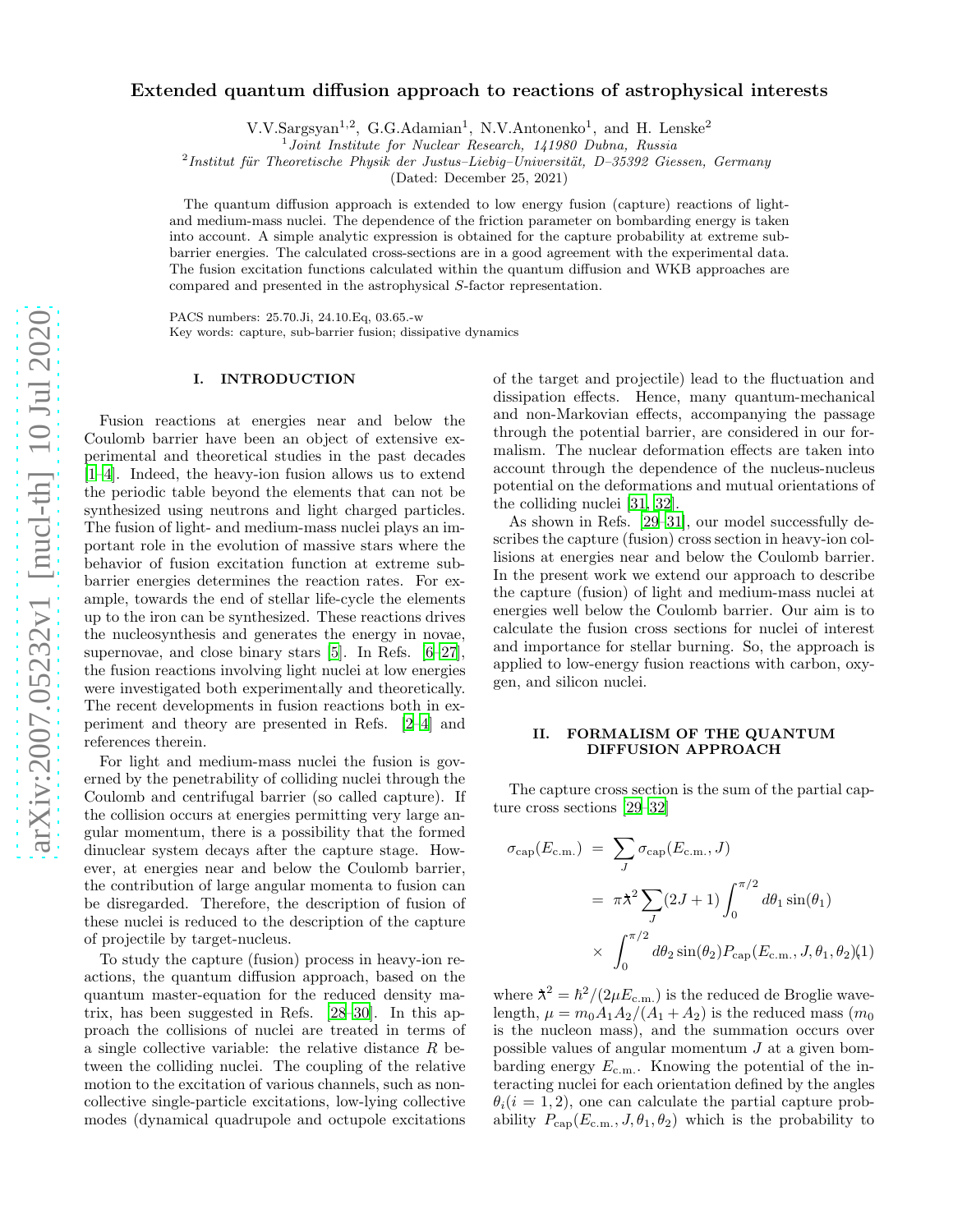penetrate throw the potential barrier in the relative coordinate R at a given J.  $P_{\text{cap}}$  is obtained by integrating the propagator G from the initial state  $(R_0, P_0)$  at time  $t = 0$  to the final state  $(R, P)$  at time t  $(R$  is defined with respect to the position  $R_b$  of the Coulomb barrier and P is the conjugate momentum):

<span id="page-1-2"></span>
$$
P_{\text{cap}} = \lim_{t \to \infty} \int_{-\infty}^{R_{\text{in}}} dR \int_{-\infty}^{\infty} dP \ G(R, P, t | R_0, P_0, 0)
$$

$$
= \lim_{t \to \infty} \frac{1}{2} \text{erfc} \left[ \frac{-R_{\text{in}} + \overline{R(t)}}{\sqrt{\Sigma_{RR}(t)}} \right]. \tag{2}
$$

Here, we use the propagator

$$
G = \pi^{-1} |\det \Sigma^{-1}|^{1/2} \exp(-\mathbf{q}^T \Sigma^{-1} \mathbf{q}), \tag{3}
$$

where  $\mathbf{q}^T = [q_R, q_P], q_R(t) = R - \overline{R(t)}, q_P(t) = P - \overline{P(t)},$  $R(t=0) = R_0, P(t=0) = P_0, \ \Sigma_{kk'}(t) = 2q_k(t)q_{k'}(t),$  $\Sigma_{kk'}(t = 0) = 0$  and  $k, k' = R, P$ , obtained in Ref. [\[33\]](#page-8-10) for a local inverted oscillator which replaces the real nucleus-nucleus potential in the variable R. The frequency  $\omega$  of this local inverted oscillator with an internal turning point  $R_{\text{in}}$  is defined from the condition of equality of the classical actions of approximated and real potential barriers of the same height at given  $E_{\text{c.m.}}$  and J. Note that this procedure leads to the frequency depending on  $E_{\rm c.m.}$  and J. This local replacement of the real potential by the inverted oscillator with energy-dependent frequency is well justified for heavy-ion reactions at energies near and below the Coulomb barrier [\[29](#page-8-9)[–32,](#page-8-8) [34,](#page-8-11) [35\]](#page-8-12).

As at  $t \to \infty$  the internal turning point  $R_{\text{in}} \ll R(t)$ , the capture cross section is defined by the ratio of the mean value of the collective coordinate  $\overline{R(t)}$  and its variance  $\Sigma_{RR}(t)$ . For the explicit expressions for  $R(t)$  and  $\Sigma_{RR}(t)$  we refer to our previous studies in Refs.[\[29](#page-8-9)– [32,](#page-8-8) [35](#page-8-12)]. Using the Hamiltonian of the system, which includes the collective subsystem, the environment (which mimics the internal excitations) and the coupling between the collective subsystem and the environment, a system of non-Markovian Langevin equations for the collective coordinates was derived. These equations of motion for the collective subsystem satisfy the quantum fluctuation - dissipation relations and contain the influence of quantum, dissipative and non-Markovian effects on the collective motion [\[28,](#page-8-5) [35\]](#page-8-12). The expressions for the  $R(t)$ 

and  $\Sigma_{RR}(t)$  are

<span id="page-1-0"></span>
$$
R(t) = A_t R_0 + B_t P_0,
$$
  
\n
$$
\Sigma_{RR}(t) = \frac{4\hbar^2 \tilde{\lambda} \epsilon \mu \gamma^2}{\pi} \int_0^t d\tau' B_{\tau'} \int_0^t d\tau'' B_{\tau''} \int_0^\infty d\Omega \frac{\Omega}{\Omega^2 + \gamma^2}
$$
  
\n
$$
\times \coth\left[\frac{\hbar \Omega}{2T}\right] \cos[\Omega(\tau' - \tau'')],
$$
  
\n
$$
B_t = \frac{1}{\mu} \sum_{i=1}^3 \beta_i (s_i + \gamma) e^{s_i t},
$$
  
\n
$$
A_t = \sum_{i=1}^3 \beta_i [s_i (s_i + \gamma) + 2\hbar \tilde{\lambda} \epsilon \gamma] e^{s_i t}.
$$
\n(4)

Here,  $\Sigma_{RR}(0) = 0$ ,  $A_0 = 1$ , and  $B_0 = 0$ . In Eqs.[\(4\)](#page-1-0),  $\beta_1 = [(\overbrace{s_1-s_2}) (\overline{s_1}-\overline{s_3})]^{-1}, \ \beta_2 = [(\overline{s_2}-\overline{s_1}) (\overline{s_2}-\overline{s_3})]^{-1}$ and  $\beta_3 = [(s_3 - s_1)(s_3 - s_2)]^{-1}$ , and  $s_i$  are the real roots  $(s_1 \geq 0 > s_2 \geq s_3)$  of the following equation

<span id="page-1-1"></span>
$$
(s+\gamma)(s^2 - \epsilon^2) + 2\hbar\tilde{\lambda}\epsilon\gamma s = 0.
$$
 (5)

The parameters  $\gamma,$   $\epsilon$  and  $\tilde{\lambda}$  determine the characteristics of the system. The values of  $\gamma^{-1}$  is the memory time of dissipation of relative motion energy by the internal subsystem or is the inverse bandwidth of the internal subsystem excitations. The non-Markovian effects appear in the calculations through  $\gamma$ . The instantaneous dissipation corresponds to taking  $\gamma \to \infty$ . The parameter  $\epsilon$  defines the initial frequency of the collective subsystem and  $\lambda$  determines the average coupling strength of the collective subsystem with internal excitations. To set these parameters [\[28,](#page-8-5) [35](#page-8-12)], we use the asymptotic values of the friction coefficient

<span id="page-1-3"></span>
$$
\lambda = -(s_1 + s_2) \tag{6}
$$

and potential frequency

<span id="page-1-4"></span>
$$
\omega = \epsilon \left( \frac{(s_1 + \gamma)(s_2 + \gamma)}{(s_1 + \gamma)(s_2 + \gamma) - 2\hbar \tilde{\lambda} \gamma \epsilon} \right)^{1/2}.
$$
 (7)

Note, that  $\omega$  takes into account the renormalization of the initial frequency due to the coupling to the internal excitations. So, in the asymptotic limit  $t \to \infty$ , the friction  $\lambda$  and frequency  $\omega$  are related to the parameters  $\gamma$ ,  $\epsilon$ ,  $\lambda$ , and the roots  $s_{1,2}$  of Eq. [\(5\)](#page-1-1). Setting the values of  $\lambda$ ,  $\omega$ , and  $\gamma$ , we determine the dynamics of the system. The use of asymptotic values of  $\lambda$  and  $\omega$  is justified, since the characteristic time of reaching them is much shorter than the characteristic time of capture.

Equations  $(2)$ ,  $(4)$ ,  $(6)$ , and  $(7)$  lead to the analytic expression for the capture probability:

<span id="page-1-5"></span>
$$
P_{\rm cap} = \frac{1}{2} \text{erfc}\left[ \left( \frac{\pi s_1(\gamma - s_1)}{2\hbar \mu(\epsilon^2 - s_1^2)} \right)^{1/2} \frac{\mu \epsilon^2 R_0/s_1 + P_0}{\left[ \gamma \ln(\gamma/s_1) \right]^{1/2}} \right].
$$
 (8)

In the derivation of Eq. [\(8\)](#page-1-5) the limit of low temperatures  $(T \to 0)$  was used, which is suitable for sub-barrier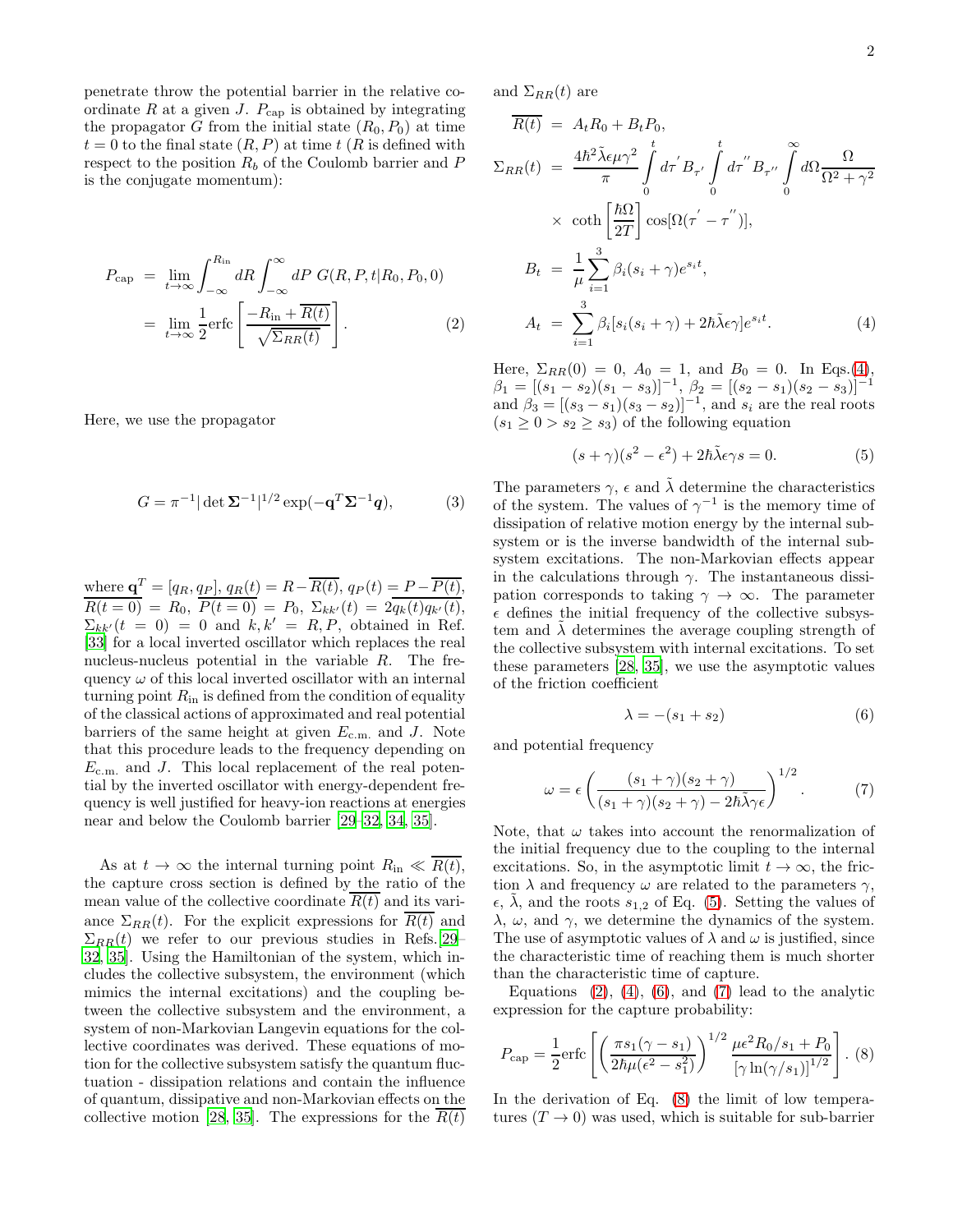fusion. Note, that the friction  $\lambda$  and internal excitation width  $\gamma$  are related. If the coupling with internal degrees of freedom is disregarded,  $\lambda \to 0$ , then the limit  $\gamma \to \infty$ results in the Markovian dynamics. In the case of

<span id="page-2-1"></span>
$$
\frac{\lambda}{\omega}\ln(\gamma) \to \text{const}
$$
 (9)

at  $\lambda \to 0$ , the well-known quantum-mechanical barrier transmission probability is obtained

$$
P_{\rm cap} \sim \exp[-2\pi (V_b - E_{\rm c.m.})/\hbar\omega].
$$

# III. NUCLEUS-NUCLEUS POTENTIAL

In the case of collision of deformed nuclei the effective nucleus-nucleus potential reads as:

<span id="page-2-2"></span>
$$
V = V_N + V_C + \frac{\hbar^2 J(J+1)}{2\mu R^2},\tag{10}
$$

where  $V_N$ ,  $V_C$ , and the last summand stand for the nuclear, Coulomb, and centrifugal potentials, respectively [\[37\]](#page-8-13). The potential depends on the relative distance  $R$  between the center of mass of two interacting nuclei, masses  $A_i$ , charges  $Z_i$  and radii  $R_i$  of the nuclei  $(i = 1, 2)$ , the orientation angles  $\theta_i$  of the deformed (with the quadrupole deformation parameters  $\beta_2^{(i)}$ ) nuclei and angular momentum J. For deformed nuclei, the static quadrupole deformation parameters are taken from Ref. [\[36](#page-8-14)]. For the nuclear part of potential,

$$
V_N = \int \rho_1(\mathbf{r_1}) \rho_2(\mathbf{R} - \mathbf{r_2}) F(\mathbf{r_1} - \mathbf{r_2}) d\mathbf{r_1} d\mathbf{r_2}, \quad (11)
$$

the double-folding formalism is used, where  $F(\mathbf{r_1}$  –  $({\bf r_2}) = C_0[F_{\rm in} \frac{\rho_0({\bf r_1})}{\rho_0 \rho_0}]$  $\frac{\rho_0({\bf r_1})}{\rho_{00}}+F_{\rm ex}(1-\frac{\rho_0({\bf r_1})}{\rho_{00}})$  $\frac{\rho_0(\mathbf{r}_1)}{\rho_{00}}$ ) $\delta(\mathbf{r_1}-\mathbf{r_2})$  is the density-depending effective nucleon-nucleon interaction and  $\rho_0(\mathbf{r}) = \rho_1(\mathbf{r}) + \rho_2(\mathbf{R} - \mathbf{r}), F_{\text{in,ex}} = f_{\text{in,ex}} +$  $f_{\rm i}^{'}$  $\lim_{x \to \infty} \frac{(N_1 - Z_1)(N_2 - Z_2)}{(N_1 + Z_1)(N_2 + Z_2)}$  $\frac{(N_1 - \mathcal{Z}_1)(N_2 - \mathcal{Z}_2)}{(N_1 + \mathcal{Z}_1)(N_2 + \mathcal{Z}_2)}$ . Here,  $\rho_i(\mathbf{r_i})$  and  $N_i$  are the nucleon densities and neutron numbers of the light and the heavy nuclei of the dinuclear system. Our calculations are performed with the following set of parameters:  $C_0 = 300$ MeV fm<sup>3</sup>,  $f_{\text{in}} = 0.09$ ,  $f_{\text{ex}} = -2.59$ ,  $f_{\text{in}}' = 0.42$ ,  $f_{\text{ex}}' = 0.54$ and  $\rho_{00} = 0.17$  fm<sup>-3</sup> [\[37\]](#page-8-13). The densities of the nuclei are taken in the two-parameter symmetrized Woods-Saxon form with the nuclear radius parameter  $r_0$ =1–1.15 fm and the diffuseness parameter  $a=0.47-0.56$  fm depending on the charge and mass numbers of the nucleus [\[37\]](#page-8-13).

The Coulomb interaction of two quadrupole deformed nuclei reads as

<span id="page-2-3"></span>
$$
V_C = \frac{Z_1 Z_2 e^2}{R}
$$
  
+  $\left(\frac{9}{20\pi}\right)^{1/2} \frac{Z_1 Z_2 e^2}{R^3} \sum_{i=1,2} R_i^2 \beta_2^{(i)} \left[1 + \frac{2}{7} \left(\frac{5}{\pi}\right)^{1/2} \beta_2^{(i)}\right]$   
×  $P_2(\cos \theta_i)$ , (12)

where  $P_2(\cos \theta_i)$  is the Legendre polynomial.

The calculated potentials with respect to their barriers  $V<sub>b</sub>$  are presented in Fig. [1](#page-2-0) for two reactions with spherical nuclei  $^{16}O+^{208}Pb$  and  $^{16}O+^{16}O$  at  $J=0$ . With increasing angular momentum, the positions of the potential barrier  $R_b$  and the minimum  $R_m$  merges, and at certain  $J$  the potential pocket disappears. This is a natural limitation of J that contribute to the capture (fusion). , The large Coulomb repulsion in the case of  ${}^{16}O+{}^{208}Pb$ 



<span id="page-2-0"></span>FIG. 1: The nucleus-nucleus potentials calculated at  $J = 0$ for the reactions  ${}^{16}O+{}^{208}Pb$  (solid line) and  ${}^{16}O+{}^{16}O$  (dashed line). The coordinate R is defined relative to the position  $R_b$ of the Coulomb barrier.

leads to a steep decline of the potential, compared to that in the case of <sup>16</sup>O+<sup>16</sup>O. So, at the fixed  $E_{\text{c.m.}} - V_b < 0$ , two colliding nuclei approach closer to reach smaller  $R_{\text{ext}}$ in the case of heavier system.

# IV. EXTENSION OF THE APPROACH

# A. Energy-dependent friction and internal excitation bandwidth

The formalism, introduced in Sect. II, implies that the friction  $\lambda$  does not depend on  $E_{\text{c.m.}}$ . The use of the constant friction seems to be valid in case of fusion of rather heavy nuclei at energies near and below (up to 5-6 MeV) the Coulomb barrier. However, in the reactions with medium-mass and light nuclei, and/or at extreme subbarrier energies, the dependence of the friction on  $E_{\text{c.m.}}$ can not be ignored. This remark can be easily understood from Fig. [2,](#page-3-0) where the comparison of the dependencies of the external turning point  $R_{\text{ext}}$  on energy is shown for the reactions  ${}^{16}O+{}^{208}Pb$  and  ${}^{16}O+{}^{16}O$ . The value of  $R_{\text{ext}}$  at given  $E_{\text{c.m.}}$  indicates the degree of the overlap of nuclear density profiles, which is responsible for the nuclear friction. For the  $16O+16O$  reaction, the value of  $R_{\text{ext}}$  drastically increases with decreasing  $E_{\text{c.m.}} - V_b$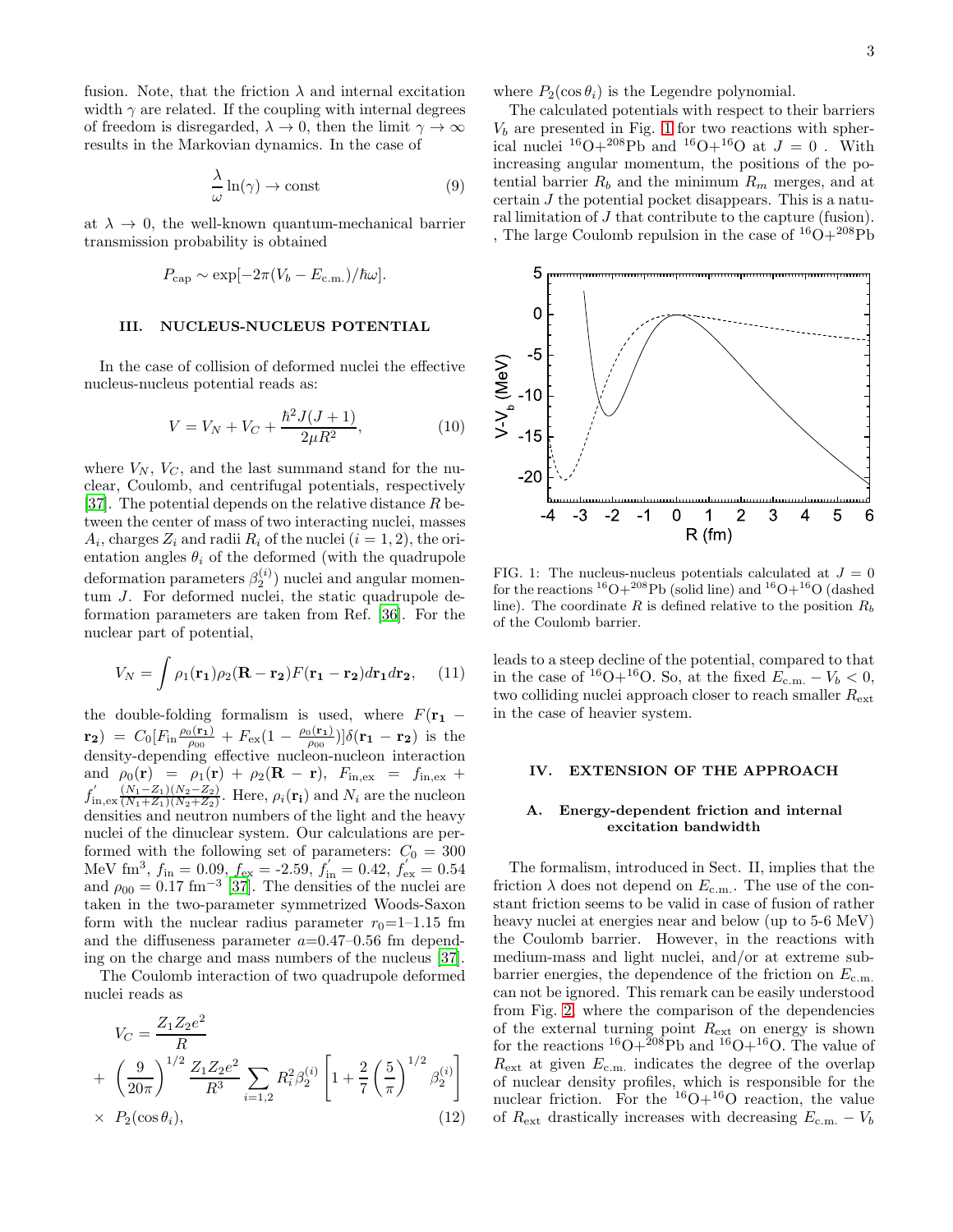

<span id="page-3-0"></span>FIG. 2: The calculated dependencies of the external turning point  $R_{\text{ext}}$  on  $(E_{\text{c.m.}} - V_b)$  for the reactions <sup>16</sup>O+<sup>208</sup>Pb (solid line) and  $^{16}O+^{16}O$  (dashed line). The value of  $R_{ext}$  is defined relative to the position  $R_b$  of the Coulomb barrier.

which leads to a strong reduction of the friction with respect to the <sup>16</sup>O+<sup>208</sup>Pb reaction. At fixed  $E_{\text{c.m.}} - V_b$ , the value of  $R_{\text{ext}}$  is much closer to the position of the corresponding Coulomb barrier for heavy system.

To include the bombarding energy dependence of friction in our model, we refer to the studies of Refs. [\[38](#page-8-15), [39\]](#page-8-16), where the friction,

<span id="page-3-3"></span>
$$
\lambda(R) = \lambda_b \left( \frac{\nabla V_N(R)}{\nabla V_N(R_b)} \right)^2, \tag{13}
$$

proportional to the square of nuclear force, was suggested for fusion and deep inelastic reactions. This form of  $\lambda(R)$  takes into account the overlap of nuclear surfaces on which the friction strength depends. To determine the normalization parameter  $\lambda_b$ , we use our previous studies [\[29](#page-8-9)[–32\]](#page-8-8), where the fusion cross section of heavy nuclei at energies near and below (up to 4-5 MeV) the Coulomb barrier was well described with constant friction coefficient  $\hbar\lambda_b = \hbar\lambda(R = R_b) = 2$  MeV. The calculated dependencies of the friction on  $R$  are shown in Fig. [3](#page-3-1) for the reactions  ${}^{16}O+{}^{208}Pb$  and  ${}^{16}O+{}^{16}O$ . One can see the rapid decrease of the friction with increasing R. Note that the calculated capture cross sections are rather insensitive to the value of  $\lambda_b$ . For example, the variation of this parameter by 2 times leads to the change of the results of the calculations by less then 5%.

In accordance with Eq. [\(9\)](#page-2-1) the internal excitation bandwidth  $\gamma$  is related to the friction. We take the same relation also in the case of coordinate-dependent friction coefficient  $\lambda(R)$ :

<span id="page-3-2"></span>
$$
\gamma(R) = \gamma_0 \exp\left[k_1 \frac{\omega(R)}{\lambda(R)}\right].
$$
 (14)

In the case of constant friction  $\hbar\lambda = 2$  MeV, the best agreement with the experimental data is archived at con-



<span id="page-3-1"></span>FIG. 3: The calculated dependencies of the friction coefficients on R for the reactions  ${}^{16}O+{}^{208}Pb$  (solid line) and <sup>16</sup>O+<sup>16</sup>O (dashed line). The coordinate R is defined relative to the position  $R_b$  of the Coulomb barrier.

stant internal excitation width  $\hbar\gamma = 32$  MeV for the re-actions with heavy nuclei [\[29](#page-8-9)[–32](#page-8-8)]. Thus, we choose  $\gamma_0$ to have  $\hbar \gamma (R = R_b) = 32$  MeV. Note that at deep subbarrier energies the results of calculations are almost unsensitive to  $\gamma_0$  (see subsection IV.D). In the limit  $\lambda \to 0$ , Eq. [\(14\)](#page-3-2) results in  $\frac{\lambda}{\omega} \ln(\gamma) \to k_1$  as in Eq. [\(9\)](#page-2-1).

The value of  $k_1$  in Eq. [\(14\)](#page-3-2) is a parameter to be adjusted, and may vary for different reactions. However, our calculations show a certain universality of this parameter for all considered reactions. The perfect agreement with the experimental cross sections is archived if the values of  $\gamma$ ,  $\omega$ , and  $\lambda$  are calculated at  $R = R_{\text{ext}}$  and the value of  $k_1$  is defined as

<span id="page-3-4"></span>
$$
k_1 = \frac{\alpha}{\sqrt{\mu \omega_b^2}},\tag{15}
$$

where  $\alpha = \frac{\pi}{2}$  MeV<sup>1/2</sup> fm<sup>-1</sup> and  $\omega_b = \omega(R = R_b)$  is the frequency at the barrier position  $R_b$ .

So, in our extended model we use the values of friction and internal excitation bandwidth which are calculated at  $R = R_{\text{ext}}$ :  $\lambda(R_{\text{ext}})$  and  $\gamma(R_{\text{ext}})$ . Thus, the bombarding energy dependence of  $\gamma$  and  $\lambda$  are included through their dependence on  $R_{\text{ext}}$ .

#### B. Energy-dependent frequency

We use the local inverted oscillator approximation which means that the nucleus-nucleus interaction potential at each Ec.m. is locally replaced by the inverted oscillator with own frequency. At different  $E_{\text{c.m.}}$ , there are different local inverted oscillators. As mentioned in Sect. II, for the reactions with heavy nuclei at sub-barrier energies, we determine the frequency  $\omega$  of the approximated oscillator from the condition of equality of the classical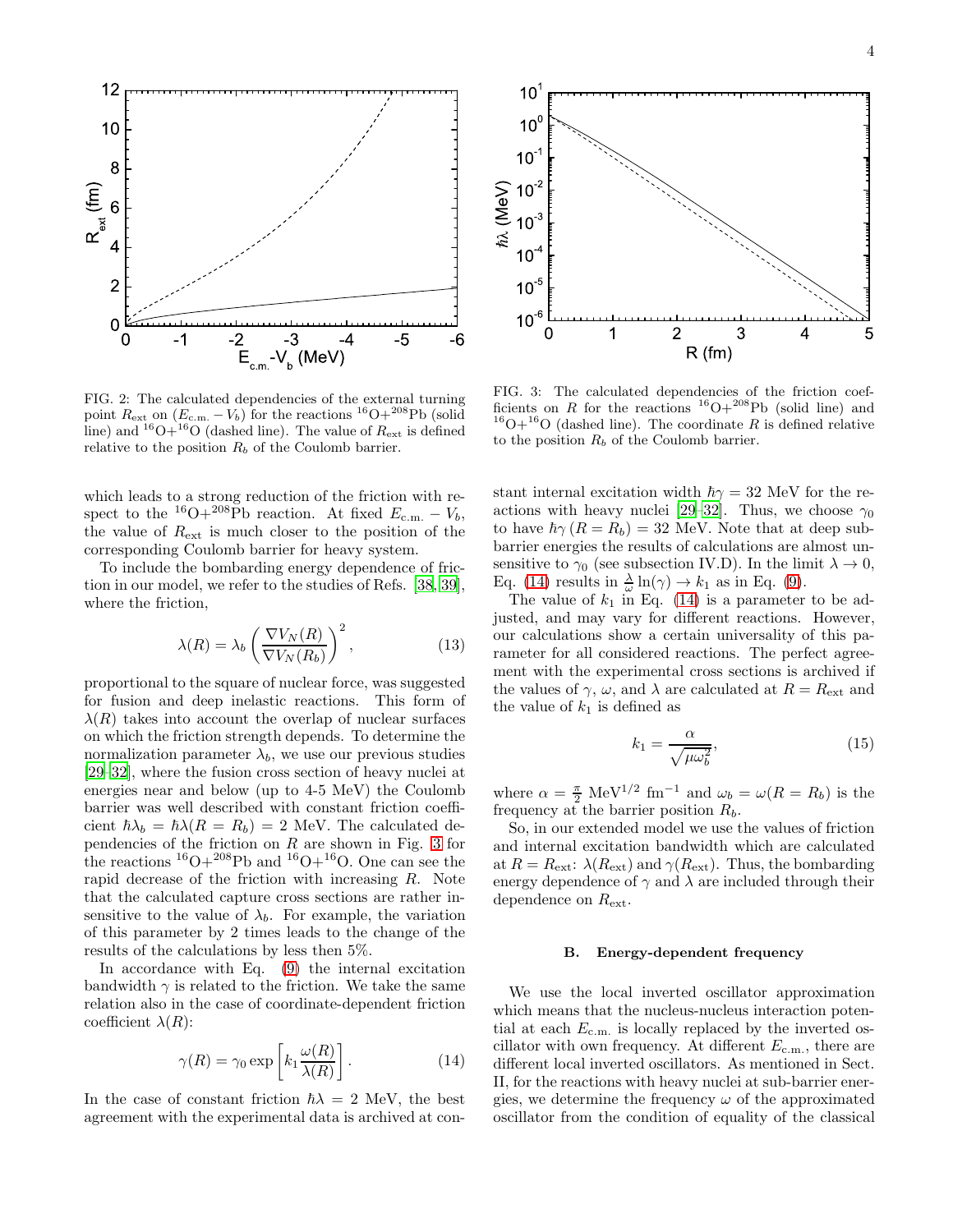actions under the barrier of the real and approximated potentials. This approximation leads to the close values of Rext for the real and approximated potentials. For the reactions with light- and medium-mass nuclei, the same procedure leads to completely different values of Rext in the cases of real and approximated potentials. Because the friction strongly depends on  $R_{\text{ext}}$ , this approximation becomes irrelevant. For the light- and medium-mass nuclei, we suggest to match the height and position of the barrier of the real potential with the height and position of inverted oscillator. To determine the frequency  $\omega$  at sub-barrier energies, we use the following expression

<span id="page-4-0"></span>
$$
V_b - E_{\text{c.m.}} = \frac{\mu \omega^2 (R_{\text{ext}} - R_b)^2}{2} \tag{16}
$$

which provides the dependence of the frequency  $\omega$  on  $E_{\text{c.m.}}$  that is on  $R_{\text{ext}}$ .

#### C. Initial conditions and parameters

Employing Eq.  $(8)$  and the initial coordinate  $R_0$  and momentum  $P_0$ , we calculate the capture probability  $P_{\text{cap}}$ . Let us consider the initial conditions and parameters used in our calculations.

If the collision of nuclei occurs at sub-barrier energies  $E_{\rm c.m.} < V_b$ , the dissipation of the kinetic energy of relative motion before  $R_{\text{ext}}$  is neglected. Hence, the  $R_0$ coincides with the external turning point,  $R_0 = R_{\text{ext}},$ and  $P_0 = 0$ . Here, the values of  $\lambda$ ,  $\omega$ ,  $\gamma$  are calculated at  $R = R_0 = R_{\text{ext}}, \lambda(R_{\text{ext}}), \omega(R_{\text{ext}}), \gamma(R_{\text{ext}})$ , and correspondingly they depend on  $E_{\text{c.m.}}$ .

If the capture occurs at energies  $E_{\text{c.m.}}$  above  $\sqrt{2\mu E_{c.m.} \exp(-2\lambda_b t_{\rm int})}$ . Here, the dissipation  $\Delta E$  = the Coulomb barrier  $V_b$ ,  $R_0 = R_b$  and  $P_0 =$  $E_{\text{c.m.}}[1 - \exp(-2\lambda_b t_{\text{int}})]$  of the kinetic energy of relative motion is taken effectively into account by using the average friction coefficient  $\lambda_b$  and energy-dependent interaction time estimated as  $t_{\text{int}} = 1/\sqrt{E_{\text{c.m.}}}$  s. For the calculations of  $\sigma_{\rm cap}(E_{\rm c.m.})$  at energies above the Coulomb barrier, we use the values of  $\lambda$ ,  $\omega$ , and  $\gamma$  calculated at the barrier position:  $\hbar\lambda_b = \hbar\lambda(R = R_b) = 2$  MeV,  $\hbar\gamma_b = \hbar\gamma(R = R_b) = 32$  MeV and  $\omega_b = \omega(R = R_b) =$  $\sqrt{\frac{1}{\mu} \frac{d^2 V}{dR^2}}$   $|_{R=R_b}$ .

# D. Analytical expression for the capture at extreme sub-barrier energies

At extreme sub-barrier energies, we have the following initial conditions:  $P_0 = 0$  and  $R_0 = R_{ext}$  $Z_1 Z_2 e^2 / E_{\text{c.m.}}$ . Using this  $R_0$  and Eq. [\(16\)](#page-4-0), we obtain the analytical expression

$$
\omega = \frac{E_{\text{c.m.}}}{Z_1 Z_2 e^2 - R_b E_{\text{c.m.}}} \left( \frac{2(V_b - E_{\text{c.m.}})}{\mu} \right)^{1/2}
$$

for frequency. Because at extreme sub-barrier energies the value of friction is small and  $\gamma \gg \omega$ ,  $\omega/\lambda \gg \ln(\gamma_0)$ , we derive  $s_1 \simeq \omega$  and

$$
\ln\left(\frac{\gamma}{s_1}\right) \simeq \ln(\gamma) \simeq k_1 \frac{\omega}{\lambda}.\tag{17}
$$

Substituting these expressions and initial conditions into Eq. [\(8\)](#page-1-5), we finally obtain

<span id="page-4-1"></span>
$$
P_{\rm cap} = \frac{1}{2} \text{erfc}\left[\sqrt{\frac{\pi (V_b - E_{\rm c.m.})}{k_1 \hbar \omega}}\right].
$$
 (18)

Note that Eq. [\(18\)](#page-4-1) is similar to the well known quantummechanical barrier transmission probability but with the replacement of the usual frequency by the effective one.

# V. RESULTS OF CALCULATIONS

Using the procedure described, we apply Eqs. [\(1\)](#page-0-0),  $(6)-(8)$  $(6)-(8)$  $(6)-(8)$ ,  $(13)$ ,  $(14)$ , and  $(16)$  to calculate the capture cross-section  $\sigma_{\rm cap}(E_{\rm c.m.})$  for low-energy reactions with light- and medium-mass nuclei. As emphasized in [\[6,](#page-8-2) [8,](#page-8-17) [9,](#page-8-18) [11,](#page-8-19) [13,](#page-8-20) [14,](#page-8-21) [22](#page-8-22)], the fusion reactions between carbon and oxygen isotopes are playing a crucial role in a wide variety of stellar burning scenarios. As the first step in that direction, we compare our calculated results with the available data.



<span id="page-4-2"></span>FIG. 4: The calculated capture cross section (line) vs  $E_{c.m.}$ for the  $^{12}C+^{12}C$  reaction compared with the available experimental data. The experimental data marked by squares, circles, stars and triangles are taken from Refs. [\[6,](#page-8-2) [13](#page-8-20), [14,](#page-8-21) [22\]](#page-8-22), respectively

The results of the calculated capture cross sections and the experimental data are shown in Figs. 4–10. In all considered reactions we obtain a good agreement with the experiments. Note, that for  ${}^{12}C+{}^{12}C$  reaction the early measured data [\[6](#page-8-2), [13\]](#page-8-20) differ from the later ones [\[14](#page-8-21), [22\]](#page-8-22). Here, the mechanism that causes the oscillations of the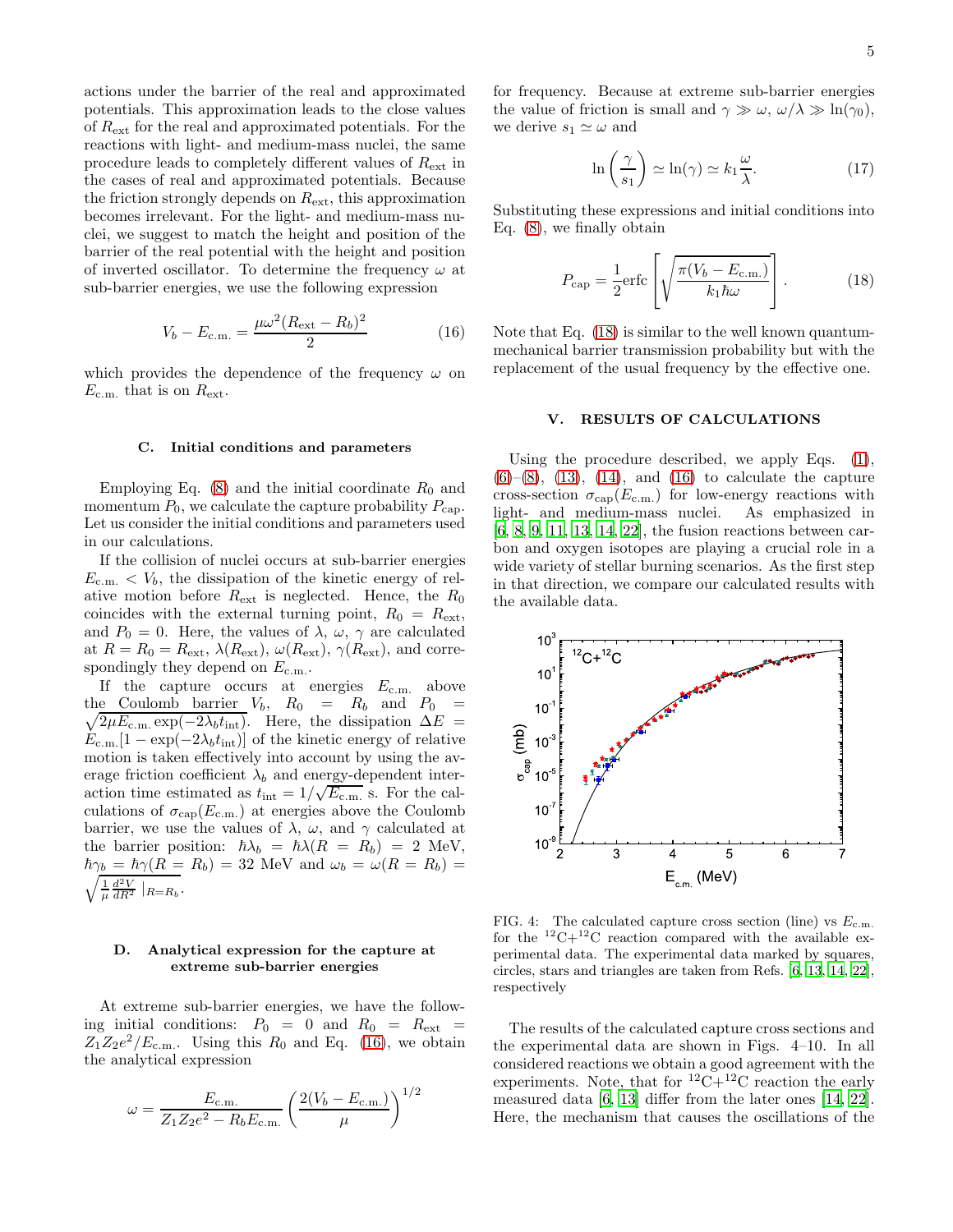

FIG. 5: The same as in Fig. [4,](#page-4-2) but for the  $^{12}C+^{16}O$  reaction. The experimental data marked by squares, circles, and stars are taken from Refs. [\[7](#page-8-23), [8,](#page-8-17) [21](#page-8-24)], respectively.



FIG. 6: The same as in Fig. [4,](#page-4-2) but for the  $^{16}O+^{16}O$  reaction. The experimental data marked by squares, circles, triangles and stars are taken from Refs. [\[9](#page-8-18)[–12](#page-8-25)], respectively.

cross section in the  ${}^{12}C+{}^{12}C$  reaction is not considered [\[25\]](#page-8-26).

Our calculated results at sub-barrier energies are rather sensitive to the coefficient  $k_1$  [Eq.[\(15\)](#page-3-4)]. However, it is uniformly determined for all reactions considered. Thus, we conclude that Eq. [\(15\)](#page-3-4) is useful for the reactions of astrophysical interest.

At energies below the Coulomb barrier, where the cross section drops rapidly with decreasing energy, it is more convenient to discuss the astrophysical S-factor,

$$
S(E_{\text{c.m.}}) = E_{\text{c.m.}} \sigma_{\text{fus}}(E_{\text{c.m.}}) \exp[2\pi(\eta - \eta_0)], \quad (19)
$$

rather than the fusion excitation function. Here,  $\eta(E_{\text{c.m.}}) = Z_1 Z_2 e^2 \sqrt{\mu/(2\hbar^2 E_{\text{c.m.}})}$  is the Sommerfeld parameter and  $\eta_0 = \eta(E_{\text{c.m.}} = V_b)$ , where  $V_b$  is the Coulomb



FIG. 7: The same as in Fig. [4,](#page-4-2) but for the  $^{12}C+^{30}Si$  reaction. The experimental data marked by circles are taken from Ref. [\[23](#page-8-27)].



FIG. 8: The same as in Fig. [4,](#page-4-2) but for the  $^{28}Si+^{30}Si$  reaction. The experimental data marked by circles are taken from Ref. [\[19](#page-8-28)].

barrier height for the spherical interacting nuclei. Assuming that the capture cross section is equal to the fusion cross section, we calculate the astrophysical S-factor. In Figs. 11 and 12 the calculated S-factors versus  $E_{\text{c.m.}}$  are shown for the reactions  ${}^{12}C+{}^{12}C, {}^{12}C+{}^{16}O, {}^{12}C+{}^{30}Si,$  $^{16}O+^{16}O$ , and  $^{28}Si+^{30}Si$ . A good agreement of the calculated excitation function with the experimental data leads to a good description of S-factor as well. For the reactions under study, the S-factor has a maximum at  $E_{\text{c.m.}} \approx \frac{2}{3}V_b$ , where  $V_b$  is the Coulomb barrier height for the spherical interacting nuclei. The origin of the maximum of the S-factor is the turning-off of the nuclear forces between the colliding nuclei with decreasing  $E_{\text{c.m.}}$ . While the theory shows clear maximum, their presence in the experimental data is tenuous up to now. In the recent paper [\[22\]](#page-8-22) on a new measurement of the  ${}^{12}C+{}^{12}C$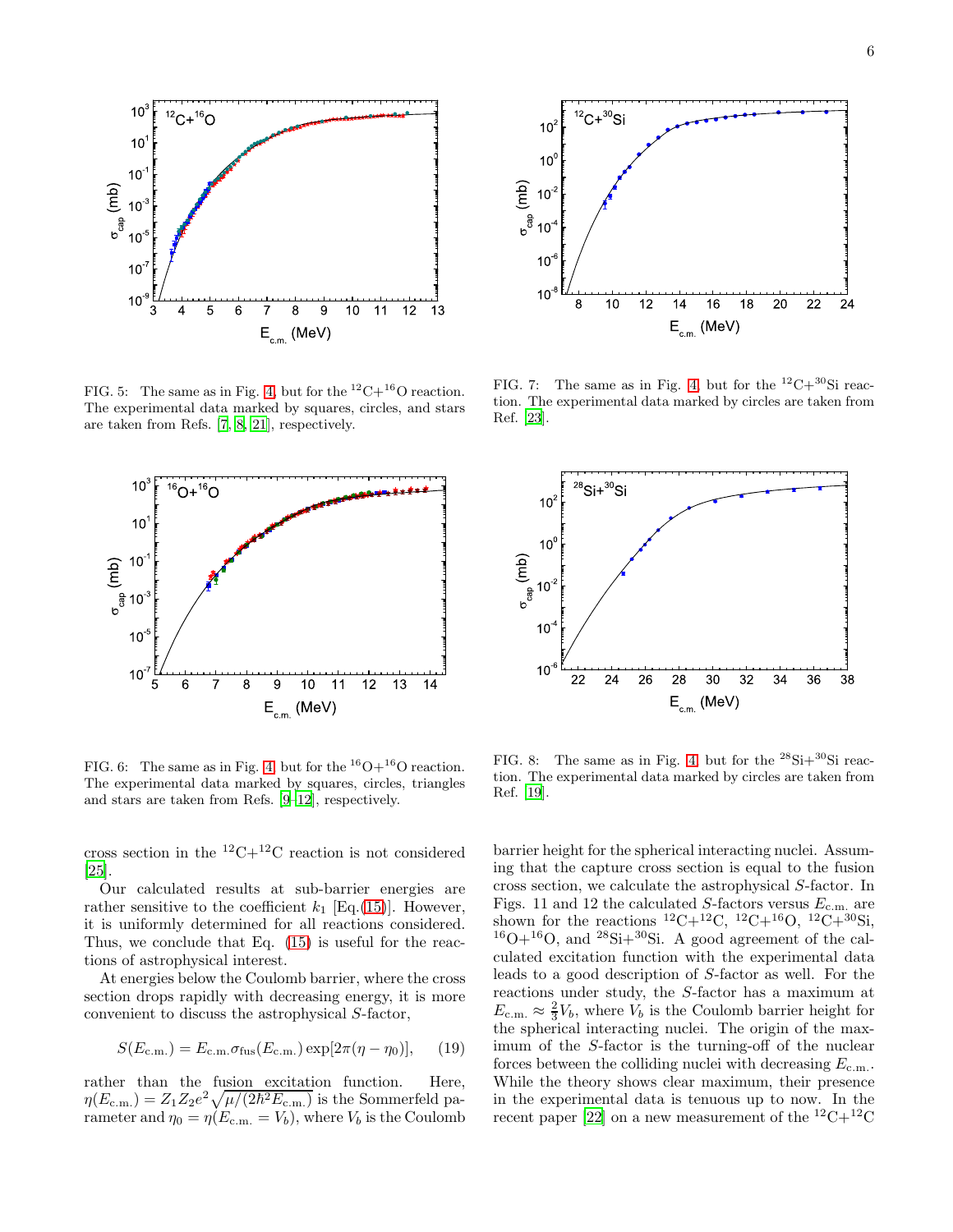

FIG. 9: The same as in Fig. [4,](#page-4-2) but for the  $32S+48Ca$  reaction. The experimental data marked by circles are taken from Ref. [\[40](#page-8-29)].



FIG. 10: The same as in Fig. [4,](#page-4-2) but for the  ${}^{36}S+{}^{48}Ca$ reaction. The experimental data marked by circles are taken from Ref. [\[41\]](#page-8-30).

fusion cross sections, it was found that the astrophysical S-factor exhibits a maximum around  $E_{\text{c.m.}}=3.5-4 \text{ MeV}.$ The additional measurements of different systems at lowest bombarding energies are necessary to establish the existence of S-factor maximum. In Figs. 11 and 12, after this maximum S-factor decreases strongly with decreasing bombarding energy, which leads to a reduction of the previously predicted astrophysical reaction rates. Note also that such a strong dependence on  $E_{\text{c.m.}}$ , in fact, contradicts the philosophy of representing the cross section through the S-factor.

Figure 11 shows a comparison between our and WKB  $(P_{\text{cap}})$  is determined within both the WKB model and the interaction potential of Eqs.  $(10)$ – $(12)$ ) S-factors for the reactions  ${}^{12}C+{}^{12}C$  and  ${}^{16}O+{}^{16}O$ . As seen, the fluctuation and dissipation effects taken into account in our



FIG. 11: The calculated astrophysical S-factor vs  $E_{\text{c.m.}}$  for the reactions <sup>12</sup>C+<sup>12</sup>C ( $\eta_0 = \eta(E_{c.m.} = V_b) = 5.58$ ) and <sup>16</sup>O+<sup>16</sup>O ( $\eta_0$  = 9.01) (solid lines). Comparison of S-factors from the WKB model (dashed lines). The experimental data (symbols) are from Refs. [\[6,](#page-8-2) [9](#page-8-18)[–14,](#page-8-21) [22](#page-8-22)].

model increase fusion (capture) probability at sub-barrier energies and decrease at above barrier energies.

### VI. SUMMARY

In the collisions of light- and medium-mass nuclei at low sub-barrier energies, the external turning point is located far from the Coulomb barrier position. This means a weak overlap of nuclear surfaces and, correspondingly, small friction. To this end, we extended our quantum diffusion approach and considered the friction depending on the bombarding energy. Using the extended approach, we compared the calculated capture cross-sections with the available experimental data. In all cases we obtained a good description of the experiments. Comparing the fusion excitation functions calculated within the quantum diffusion and WKB approaches, we found that the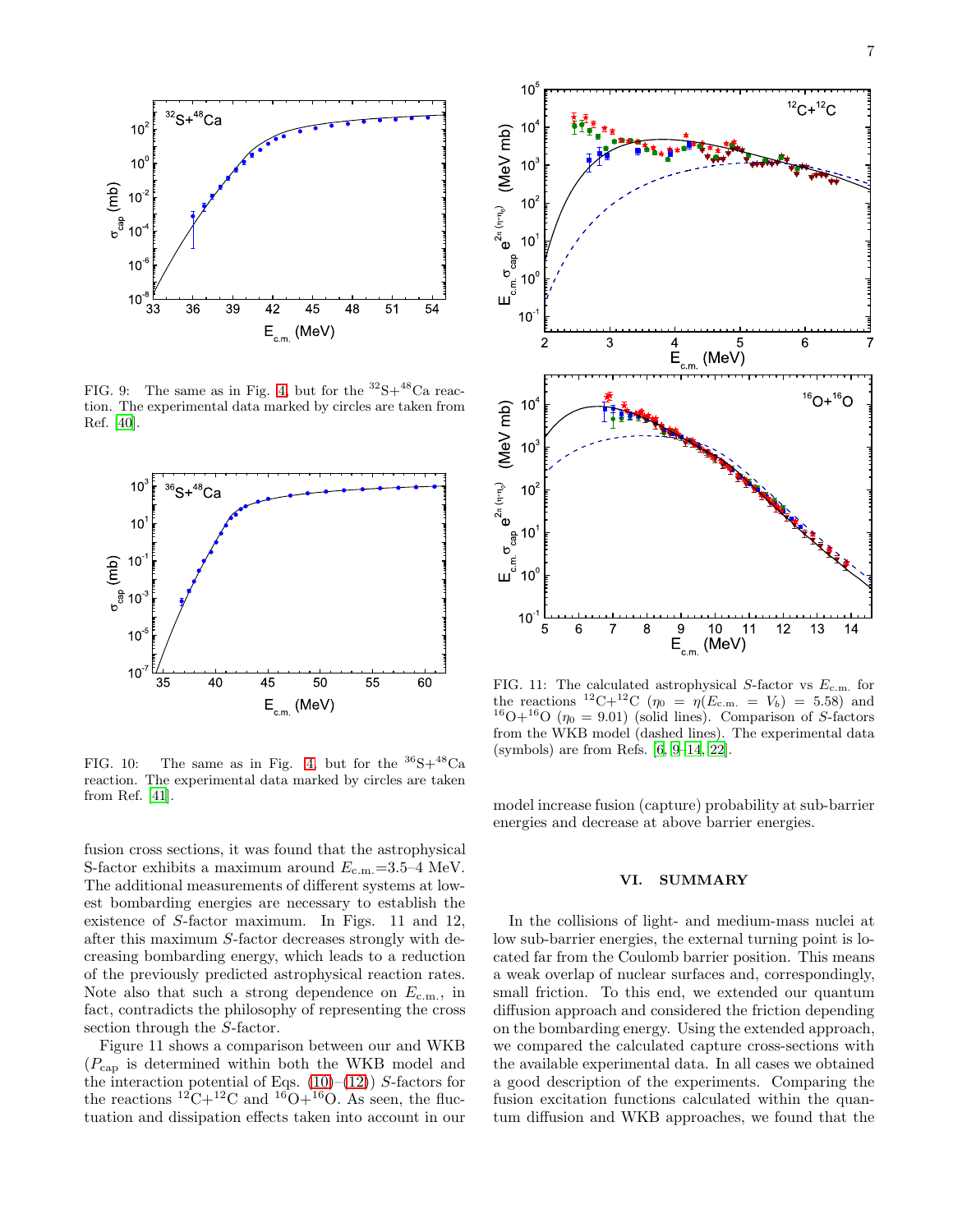

FIG. 12: The calculated astrophysical S-factor vs  $E_{\text{c.m.}}$  for the reactions <sup>12</sup>C+<sup>16</sup>O ( $\eta_0 = 7.07$ ), <sup>12</sup>C+<sup>30</sup>Si ( $\eta_0 = 10.60$ ), and  $^{28}$ Si+ $^{30}$ Si ( $\eta_0 = 22.15$ ). Here, the calculated values are normalized to the experimental data [\[7](#page-8-23), [8,](#page-8-17) [19,](#page-8-28) [21](#page-8-24), [23](#page-8-27)].

the fluctuation and dissipation increase fusion cross section at sub-barrier energies. For the reactions  ${}^{12}C+{}^{12}C$ ,  ${}^{12}C+{}^{16}O, {}^{12}C+{}^{30}Si, {}^{16}O+{}^{16}O,$  and  ${}^{28}Si+{}^{30}Si$ , the maximum of astrophysical S-factor at  $E_{\text{c.m.}} \approx \frac{2}{3}V_b$  was predicted. However, more experimental data at low energies is needed to confirm our predictions. Another interesting behavior of the obtained S-factor is that its dependence on E<sup>c</sup>.m. is quite strong at the collision energies below the maximum.

In the limit of weak friction, which corresponds to extreme sub-barrier energies, the analytic expression [\(18\)](#page-4-1) for the capture probability is obtained. This simple expression can be applied to the reactions of astrophysical interest. It determines the reaction rates from which, in turn, the astrophysical S-factors are derived. The strong decline of fusion cross sections at sub-barrier energies considerably reduces the stellar burning rates and, moreover, leads to severe experimental problems, inhibiting the measurements in many cases. This demands for the reliable theoretical methods, allowing us to extrapolate  $\sigma_{cap}(E_{c.m.})$  into the experimentally inaccessible regions at extreme sub-barrier energies.

V.V.S. acknowledges the Alexander von Humboldt-Stiftung (Bonn). This work was partially supported by Russian Foundation for Basic Research (Moscow, grant number 17-52-12015) and DFG (Bonn, contract Le439/16).

<span id="page-7-0"></span>[1] S. Hofmann, Lec. Notes Phys. 764, 203 (2009); Yu.Ts. Oganessian and V.K. Utyonkov, Nucl. Phys. A 944, 62 (2015).